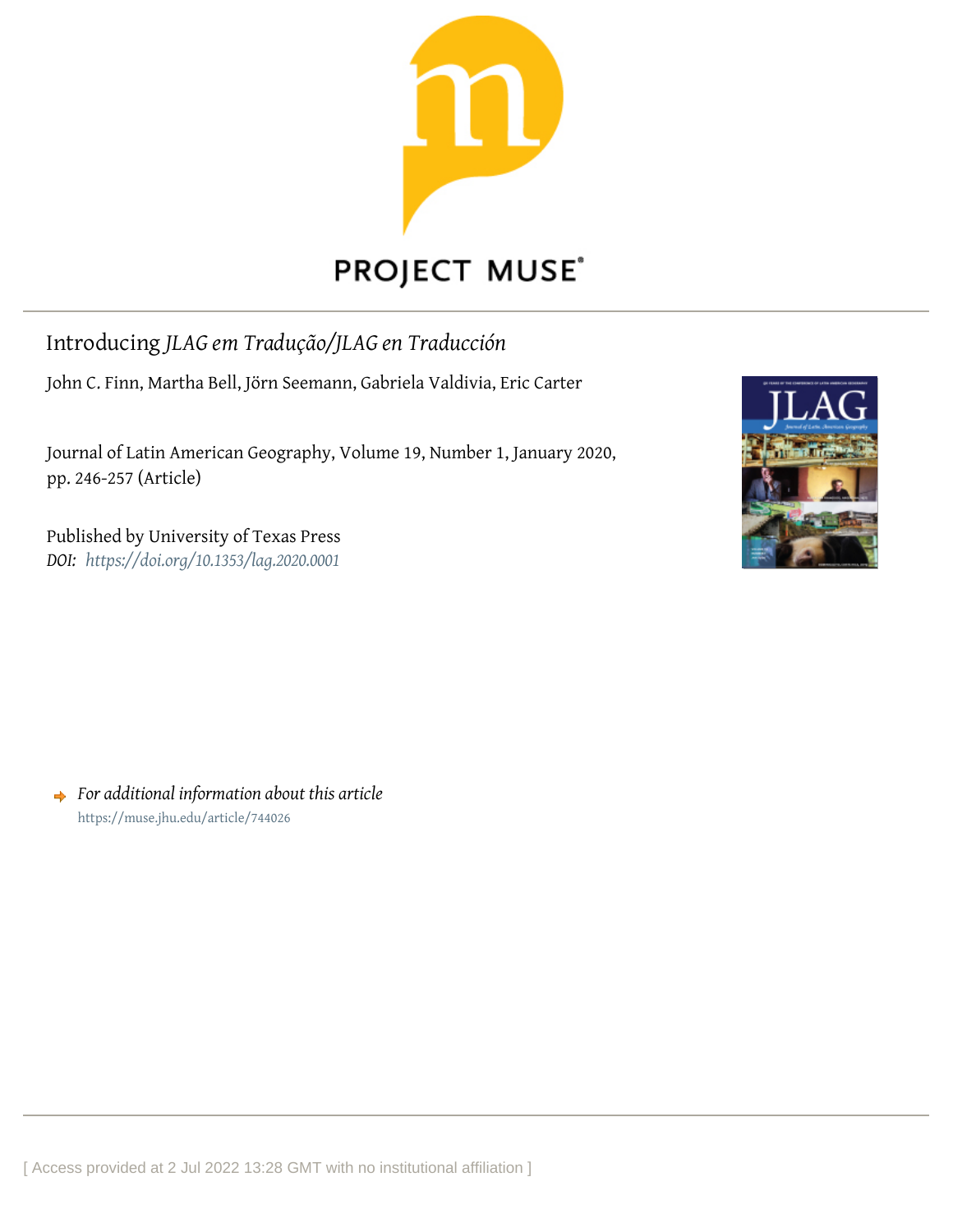# **CLAG@50** *JLAG em Tradução*

### Introducing *JLAG em Tradução* / *JLAG en Traducción*

**John C. Finn** *Christopher Newport University*

**Martha Bell** *Pontifcia Universidad Católica del Perú*

> **Jörn Seemann** *Ball State University*

**Gabriela Valdivia** *University of North Carolina, Chapel Hill*

> **Eric Carter** *Macalester College*

*When we speak of interculturality, when we speak of the construction of plurinationality, we are saying that we should think about two fundamental axes: frst, a political struggle, and second, a struggle rooted in epistemology. Tat is to say, how is it that we now, in a moment when the complexity of the world is ever more difcult to understand, construct other knowledges based on other contributions, other existences, other peoples? (Macas, 2005, p. 40, translation by authors)*

WITH THIS SPECIAL ISSUE CELEBRAT-<br>form to of Letin American Geography (for ference of Latin American Geography (formerly the Conference of Latin Americanist Geographers, or CLAG), we present the inaugural installment of a new, recurring section of JLAG: *JLAG em Tradução* / *JLAG*  en Traducción. This new section will feature

translations—either from Spanish or Portuguese to English, or from English to Spanish or Portuguese—that will be published in the same issue of JLAG as the original article, and that have the potential to make broad and long-lasting contributions to theoretical, methodological, and topical debates in Latin American geography, but which may not oth-

JOURNAL OF LATIN AMERICAN GEOGRAPHY  $19(1)$ , 246-257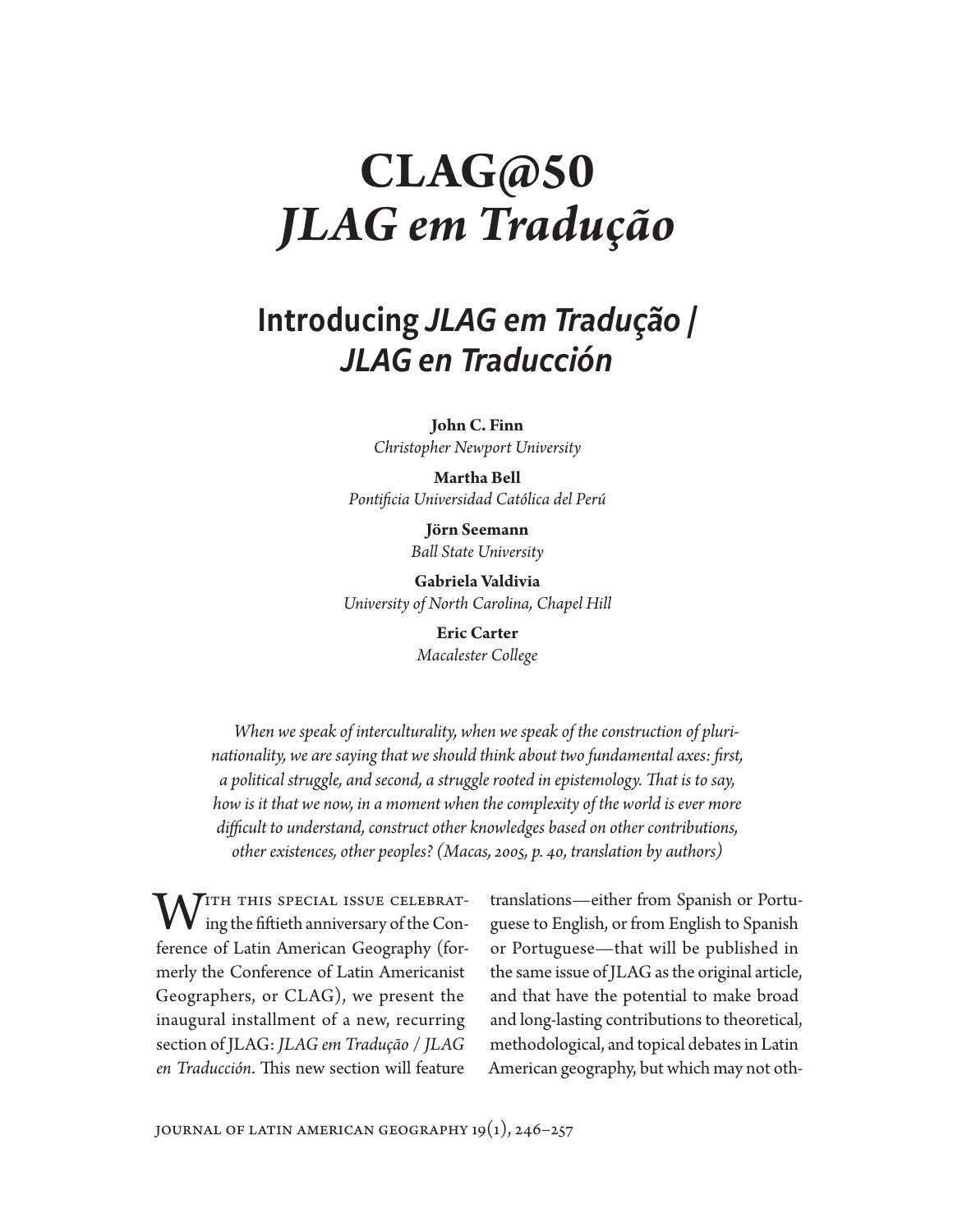erwise achieve the readership they deserve. Furthermore, the Spanish or Portuguese version of the article will be made available open access for at least one year after its publication, ensuring that it is available to readers throughout Latin America who do not have institutional access to JLAG via Project Muse, JSTOR, or JLAG's other online distributors.

There are multiple, intersecting reasons for the creation of this section. For one, English is the de facto *lingua franca* of scientific knowledge production. This is no different in the discipline of geography, including in the production of geographical knowledge of and in Latin America. In the words of Garcia-Ramon (2003):

> Anglo-American geography generally neglects the research and writings of those directly engaged in similar work writen in languages other than English. Today, perhaps for the frst time in the history of our discipline, there is the undisputed hegemony of one single geography, Anglo-American geography, which sets the guidelines for intellectual debate in many parts of the world.  $(p, 1)$

She goes on to articulate the multiple ways that this dominance of English is a marginalizing force that excludes non-English speaking authors and readers from fully participating in the production of geographic knowledge and understanding. There is certainly an irony in Latin American(ist) geography given that English is *not* the dominant language in the region.

The hegemony of English-language journals, within a broader neoliberal academic

context that feeds on ever-more granular citation metrics (that is, not only journals' impact factors, but also individual scholars' h-indices measured by Google Scholar, for instance), this becomes a self-perpetuating system. It is not uncommon, for example, that South-based institutions incentivize (or even require) that their faculty publish in North-based, English-language journals with high impact factors. Beyond producing solid, peer-reviewed scientifc/geographical output (the "normal" standard for publishing), in order to have work accepted for publication in these outlets it is generally necessary to couch/contextualize an individual article within (i.e. cite) the literature that comprises the disciplinary or sub-disciplinary canon of Anglophone academia. This creates a self-perpetuating system in which Northbased, English language voices are amplifed at the expense of non-English language and South-based scholars. To be very clear, we all operate within this system as subjects that perpetuate it. A more purposeful effort toward translation in JLAG, we hope, will begin to pry open spaces for producing knowledges that are more accessible and inclusive across language barriers.

At the same time, the paywalls behind which most North-based scholarship lives creates yet further barriers to inclusion for South-based scholars. Paywalls are frequently insurmountable to researchers, scholars, and graduate students unafliated to North-based academic institutions. As a result, South-based scholars are cut off from precisely the academic debates that make up the English-language canon upon which it is frequently required to base any research published in English. To be very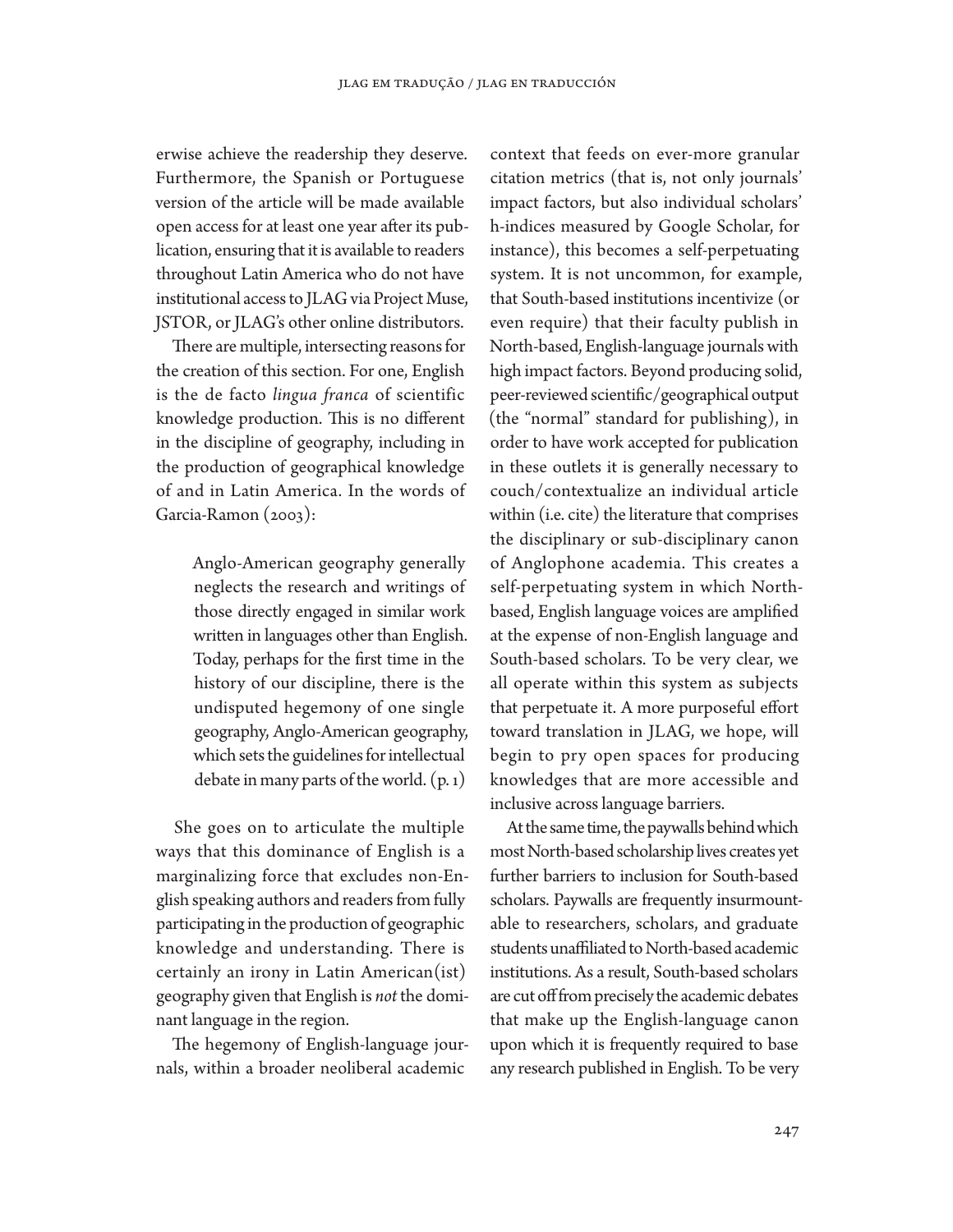clear, JLAG is *not* published under a corporate, for-proft publishing model. Quite to the contrary, the journal is published by CLAG (a non-proft entity), it is distributed by two additional non-proft entities (the University of Texas Press for physical distribution, and Project Muse for online distribution), and the lion's share of revenues that the journal creates is reinvested into graduate student research and travel grants (See Hispanic American Periodicals Index, 2019, for an extended discussion of JLAG's nascent explorations with Open Access). Even so, most JLAG content *is* behind a paywall, thus the efect is largely the same: a lack of access for those who do not have institutional subscriptions to the journal, a group in which South-based scholars are vastly overrepresented.

This cycle reproduces a coloniality of knowledge production: scholarship is writen in English, read in English, and cited in English. Proft is reaped by North-based publishers on the backs of downloads of those who have paywall access, and entry is denied to those who do not. As we quoted in the epigraph, the struggle is epistemological (Macas, 2005); it is about the nature of knowledge production itself. Nearly twenty years ago Blanca Ramírez articulated precisely this point:

> We as researchers of the South have a strong dependency on theories from the North but, at the same time, if we want to be heard in the North, we have to include mainly references of the North, as apparently there is no interest in what Southern intellectuals might show to or learn from those of the North. (Ramírez, 2000, p. 541)

Nearly twenty years later we are all *still*  complicit in this ongoing colonial project.

Regardless of subdiscipline, area of focus, or individual politics, it is imperative that we think critically and creatively about how the multi-scalar dimensions of academic production can be harnessed to begin to transcend, and eventually undo this process. For its part, JLAG has long accepted and published articles in Spanish and Portuguese (though these, too, are colonizing languages, and we have not, as of yet, published articles in indigenous languages). Even so, non-English articles continue to make up only about one-ffh of peer-reviewed research articles over the past decade. And while the journal's intended audience is global, the overwhelming majority of article downloads via Project Muse, the journal's primary method of online distribution, come from North America (approximately 70 percent per year from the U.S. and Canada since 2016). During the same period fewer than 5 percent of downloads came from IP addresses associated with institutions located in Latin America.

We can, and must, do better. Over the last several years the journal's editorial team has taken several steps to broaden our reach to potential authors and readers in Latin America and beyond. We continue to work to regularly publish articles and JLAG Perspectives essays in Spanish and Portuguese, and we have expanded the journal's International Editorial Board. The fifteen current members of this important editorial board come from Argentina, Brazil, Canada, Chile, Cuba, Ecuador, France, Mexico, Peru, the U.K., and the U.S., and together reflect the theoretical, methodological, and regional breadth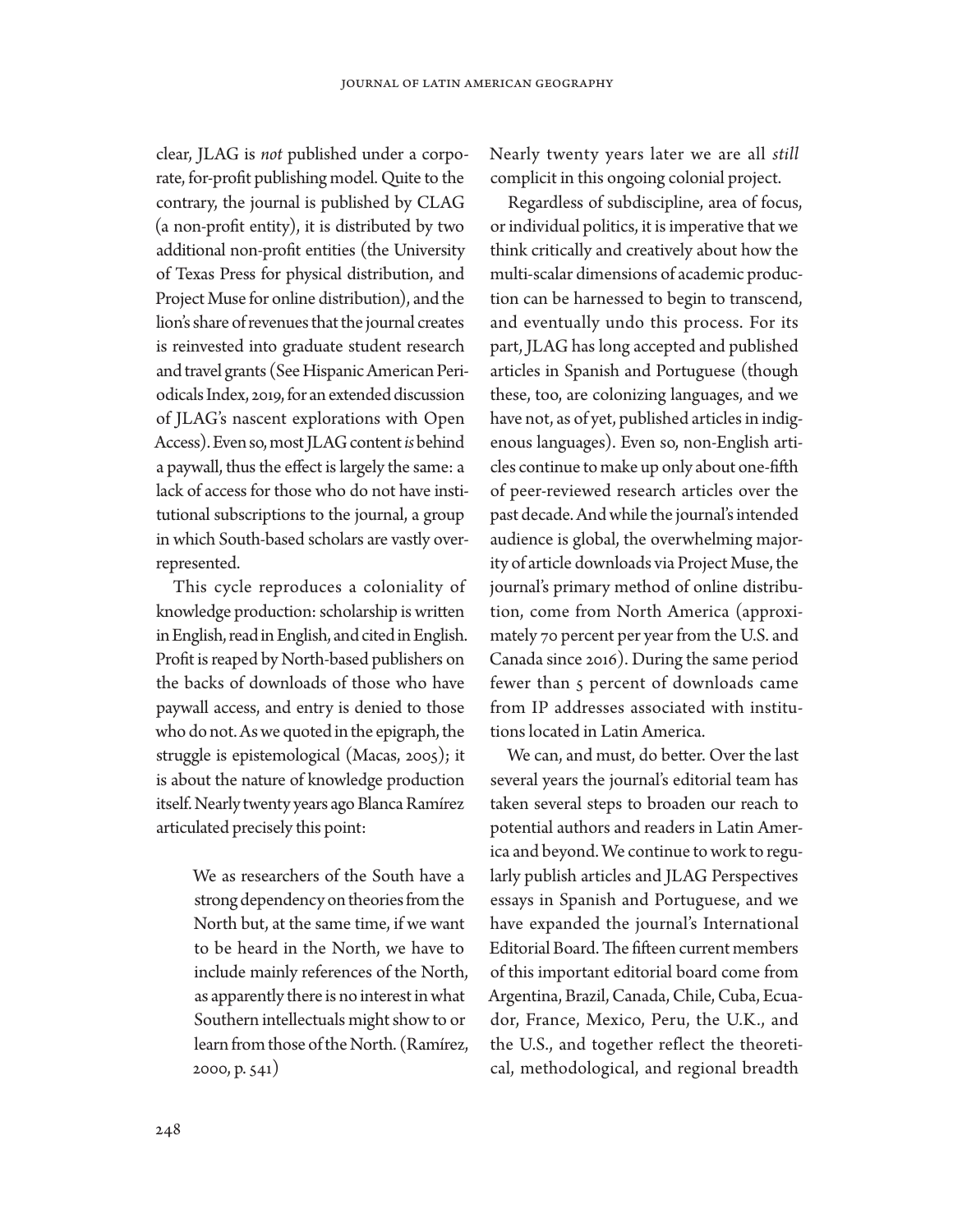of the journal. Further, we have sought to recruit and amplify the voices of Latin America-based scholars (vol. 18, no. 3 was particularly good in this regard; see Carrión & López Sandoval, 2020 [this issue], for a more in-depth analysis of transnational collaborations in JLAG). And, following Finn and Hanson's (2017) call, from an editorial perspective, we seek out articles with bibliographies that meaningfully engage with theoretical, methodological, and topical literature originating in Latin America (Schmidt & Medeiros Robaina, 2017; Cassián-Yde, 2019; Codebò, 2019; and Duer & Vegliò, 2019, are particularly good, recent examples).

*JLAG em Tradução / JLAG en Traducción* is the next step in the editorial team's efforts to use the journal to decolonize processes of knowledge production, or at least JLAG's role in these processes, in what is a historically patriarchal, white, and North-centered discipline. Our aim is to intentionally recognize and confront the multi-scalar and multi-dimensional inequalities that we all, both institutionally (i.e. the journal) and individually (i.e. we as scholars), are implicit in reproducing, and to make JLAG a conduit of meaningful South-North scholarly dialogue. Both of the contributions in this inaugural section of *JLAG em Tradução*—"Territory(ies) from a Latin American Perspective" ("Território(s) numa perspectiva latin-americana") by Rogério Haesbaert, and "Feminist Geographies in Latin America" ("Geografas feministas em América Latina") by Joseli Silva and Marcio Ornat—demonstrate the necessity of the inclusion of South-based voices into two dominant areas of scholarship within Latin American geography: gender, sexuality, and feminism on the one hand, and territory, territoriality, and territorialization on the other.

#### Introduciendo *JLAG em Tradução* / *JLAG en Traducción*

*Traducción: Yulia Garcia Sarduy*

*Cuando hablamos de la interculturalidad, cuando hablamos de la construcción de la plurinacionalidad, estamos diciendo que debemos pensar en dos ejes fundamentales. Primero, en una lucha política; segundo, en una lucha desde la epistemología. Es decir: ¿cómo es que ahora, cuando el mundo es mucho más difícil siquiera de comprender en su complejidad, podemos construir otros conocimientos? Desde otros aportes, desde otras existencias, desde otros pueblos. (Macas, 2005, p. 40)*

ON ESTE NÚMERO ESPECIAL CELEBRANdo el aniversario cincuenta de la Conferencia de Geografía Latinoamericana (antiguamente Conferencia de Geógrafos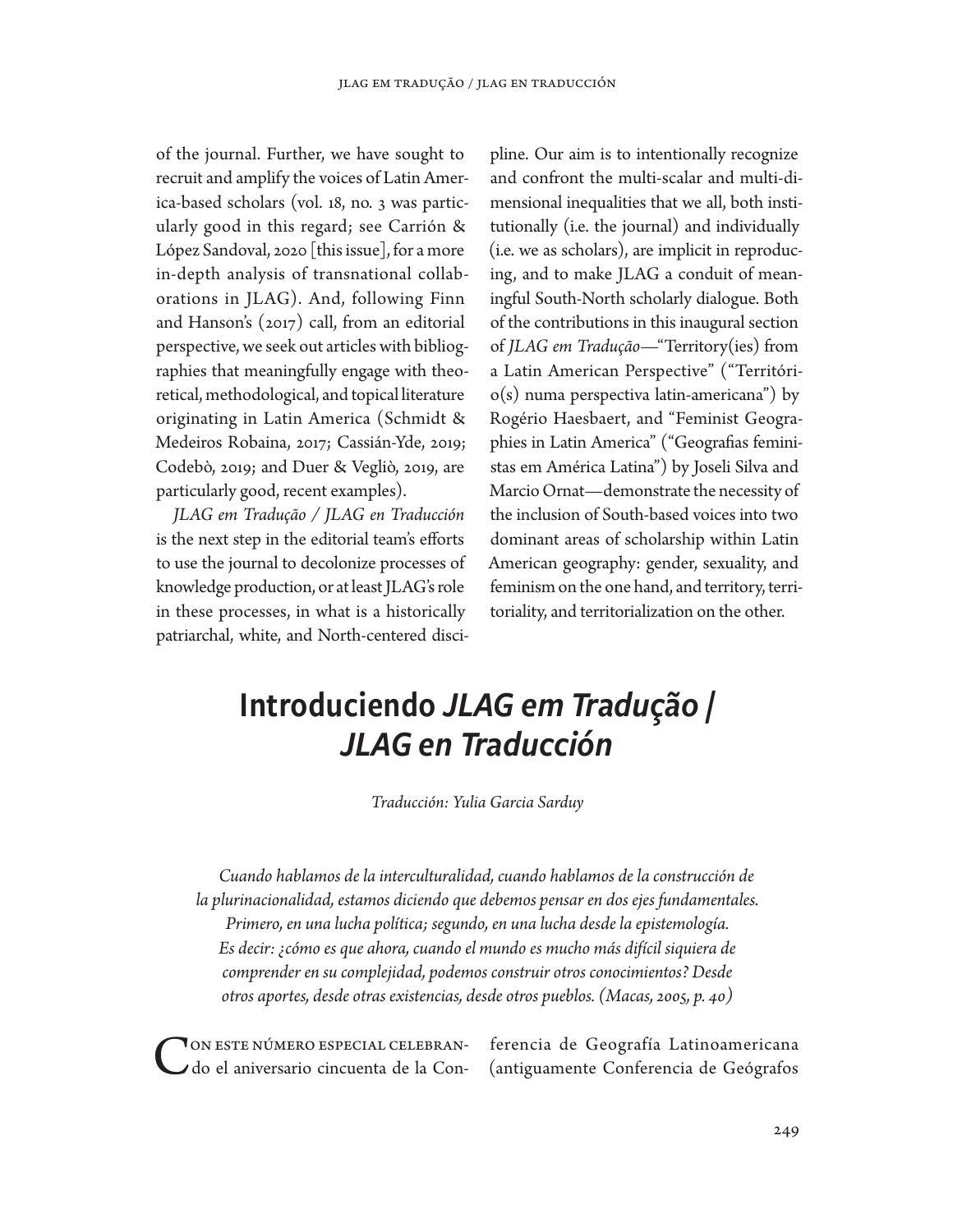Latinoamericanistas, o CLAG), presentamos la primera entrega de una nueva sección recurrente de JLAG: *JLAG em Tradução* / *JLAG en Traducción*. En esta nueva sección, se publicarán traducciones—tanto del Español o Portugués al Inglés como del Inglés al Español o Portugués—de artículos que estarán publicados en el mismo número en su idioma original, y que tienen el potencial de contribuir amplia y permanentemente a los debates teóricos y metodológicos sobre diversos temas dentro de la Geografía Latinoamericana, pero que no alcanzan el liderazgo que les corresponde. Siguiendo ese objetivo, la versión en Español o Portugués estará disponible con acceso libre por al menos un año posterior a su publicación, permitiendo acceso a los lectores de América Latina que no cuentan con acceso institucional a JLAG vía Project Muse, JSTOR, u otro de los distribuidores digitales de la revista.

Existen variadas y entrecruzadas razones que condujeron a la creación de esta sección. Para empezar, el Inglés es la *lingua fanca de facto* para la producción de conocimiento científco. Esto no es diferente para la disciplina de Geografía, incluyendo la producción de conocimiento geográfco desde y sobre América Latina. En palabras de Garcia-Ramon (2003):

> La geografía anglo-americana, generalmente pasa por alto investigaciones y artículos de investigadores directamente involucrados en temas similares pero que publican en lenguajes diferentes al Inglés. Actualmente, quizá por primera vez en la historia de nuestra disciplina, existe la hegemonía

indisputable de una sola geografía, la geografía angloamericana, que marca las pautas para el debate intelectual en muchos lugares del mundo. (p.1)

Ella prosigue con la articulación de las múltiples formas en que esa dominación del Inglés se convierte en una fuerza marginalizadora que excluye a los autores y lectores no-angloparlantes de involucrarse completamente a la producción y comprensión del conocimiento geográfco. La ironía es grande sobre todo en la geografía latinoamerican(ist) a ya que el Inglés no es ni siquiera el idioma dominante en la región.

La hegemonía de revistas académicas en Inglés, dentro de un contexto académico neoliberal más amplio, se alimenta de un sistema métrico de citaciones mucho más granular (es decir, no solo factores relacionados con el impacto de la revista, sino también el índice-h de los autores individuales medido por Google Scholar por ejemplo), se convierte en un sistema que se perpetúa a sí mismo. No es poco común por ejemplo, que instituciones con base en el Sur, incentiven (o incluso requieran) a que sus investigadores y profesores publiquen en inglés en revistas con base en el Norte y con altos factores de impacto. No solo es necesaria la producción de trabajos que expongan un conocimiento científco/geográfco sólido y bajo el sistema de evaluación de pares (el estándar "normal" para publicación), sino que para lograr que acepten un artículo para ser publicado en una de estas revistas, este debe reajustarse y adaptarse a los cánones que comprenden la disciplina/subdisciplina en la academia anglófona (por ejemplo, citar autores angló-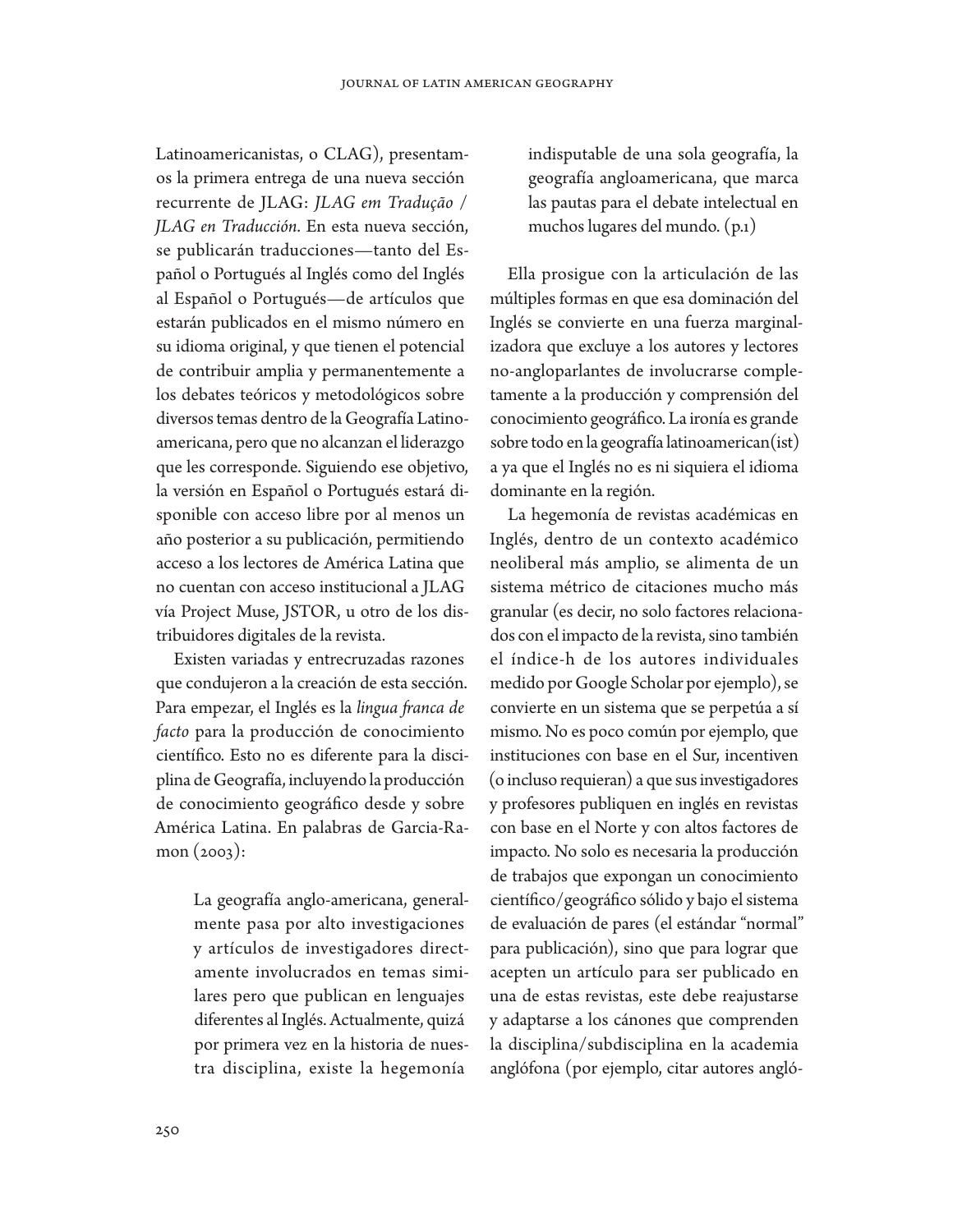fonos). De esta manera, nos encontramos en un sistema que se reproduce y perpetúa a sí mismo, donde voces en inglés y con base en el Norte son amplifcadas a expensas de aquellas provenientes del Sur y en cualquier otro idioma diferente del inglés. Para ser muy claros, nosotros todos operamos dentro de este sistema y contribuimos a su reproducción. Tenemos la esperanza de que la realización de un esfuerzo con un propósito más claro hacia trabajos de traducción dentro de JLAG, abra el camino hacia la producción de un conocimiento que sea más accesible e inclusivo a través de barreras del lenguaje.

Al mismo tiempo, el sistema de acceso mediante el pago de una cuota, sobre el que se desarrolla la mayoría de la producción académica del Norte, representa otra barrera para los investigadores del Sur. Muchas veces este sistema de acceso por cuotas termina siendo un obstáculo imposible de superar para investigadores, académicos y estudiantes de postgrado que no están afliados a instituciones académicas del Norte. Como resultado, académicos del Sur terminan siendo excluidos de los debates anglófonos que componen el canon sobre el que frecuentemente deben basar su propio trabajo si quieren ser publicados en inglés. Para ser bien claros, JLAG *no* se publica dentro de un modelo corporativo y con fnes de lucro. Por el contrario, la revista es publicada por CLAG (una entidad sin ánimos de lucro), es distribuida también por otras dos organizaciones sin ánimos de lucro (la distribución física está a cargo de University of Texas Press y la distribución digital a través de Project Muse), y la mayor parte de las ganancias que produce la distribución de la revista se

reinvierten en becas de viaje e investigación para estudiantes de postgrado (ver Hispanic American Periodicals Index, 2019, para una discusión más amplia sobre la relación en ciernes de JLAG con el sistema de Acceso Abierto). De todas formas, como la mayor parte del contenido de JLAG es accesible sólo a través del pago de una cuota, el efecto termina siendo el mismo: falta de acceso para aquellos que no tienen inscripción institucional a la revista, un grupo en el cual académicos del Sur están sobre representados.

Este ciclo reproduce una producción del conocimiento colonial: los resultados científicos se escriben en inglés, se leen en inglés y se citan en inglés. Las ganancias van a parar a manos de editoriales del Norte sobre la espalda de las descargas de aquellos que tienen acceso y los que no pueden pagar simplemente quedan excluidos. Tal como reza la cita al comienzo del artículo, la lucha es epistemológica (Macas, 2005); es sobre la producción del conocimiento en sí misma. Hace casi veinte años Blanca Ramírez (2000) articuló precisamente este mismo punto:

> Nosotros como investigadores del Sur tenemos una fuerte dependencia de las teorías desde el Norte, pero al mismo tiempo, si queremos ser escuchados en el Norte, tenemos que incluir mayormente referencias del Norte, ya que aparentemente no hay interés alguno en lo que los intelectuales del Sur pueden mostrarle a los del Norte o aprender de ellos. (p. 541)

Casi veinte años después *todavía* somos cómplices de este continuo proceso colonial.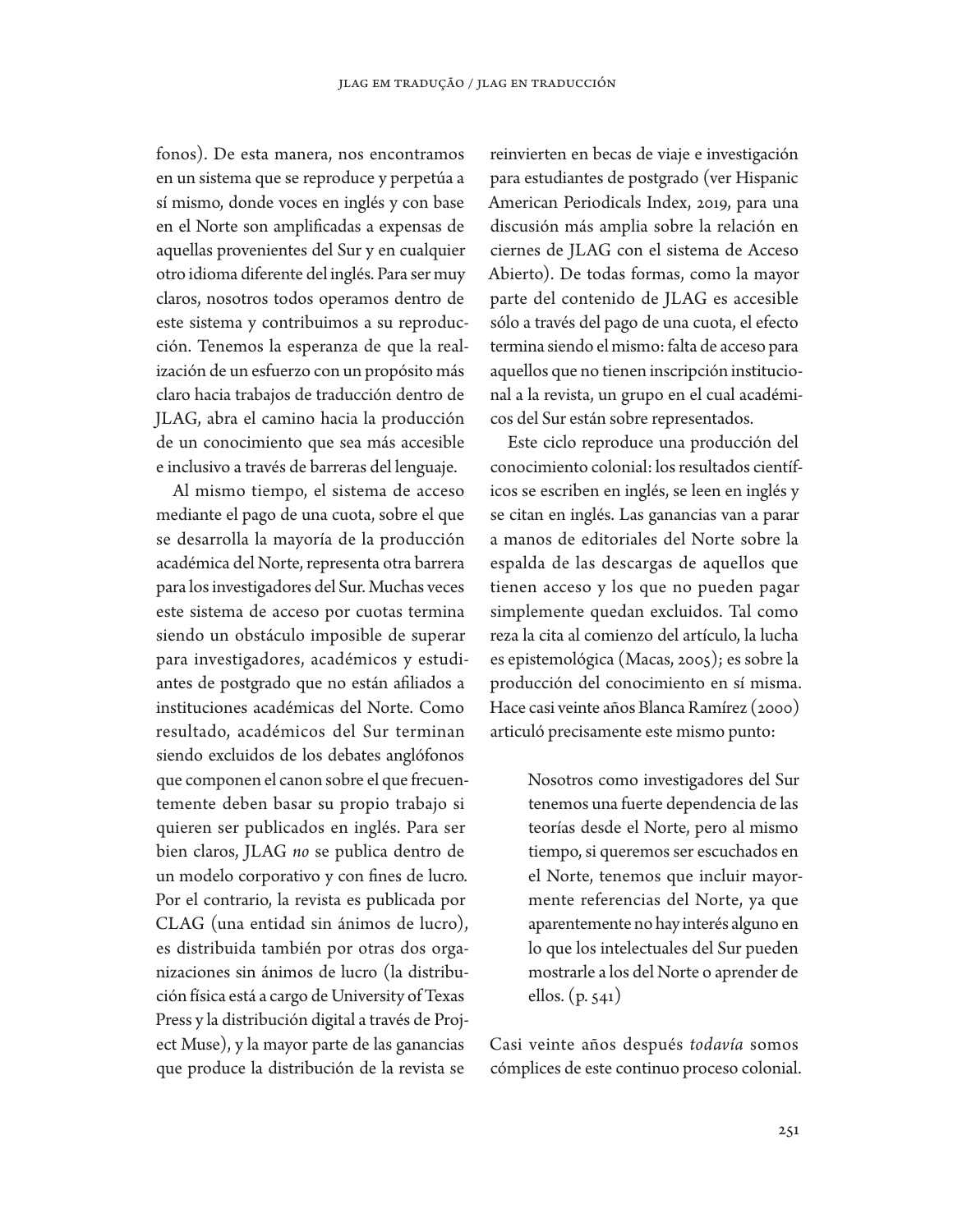Independientemente de subdisciplina, área de enfoque o políticas individuales, es indispensable un pensamiento crítico y creativo de nuestra parte sobre cómo la producción académica puede ser aprovechada y movilizada para comenzar el movimiento hacia la eventual eliminación de este proceso de reproducción colonial. Por su parte, JLAG siempre ha aceptado y publicado artículos en Español y Portugués (aunque estos también son lenguas coloniales y hasta el momento no hemos publicado ningún artículo en una lengua indígena). Incluso así, artículos no escritos en Inglés continúan siendo solo una quinta parte de los artículos publicados durante la década pasada. Aunque JLAG se produce pensando en una audiencia global, la mayoría abrumadora de descargas de artículos a través de Project Muse, el método primario de distribución digital de la revista, se realiza desde Norteamérica (el 70 por ciento por año se realiza desde Estados Unidos y Canadá desde 2016). Durante este mismo período, menos del 5 por ciento de las descargas vinieron de direcciones IP asociadas a instituciones localizadas en América Latina.

Podemos, y debemos, actuar mejor. En los últimos años el equipo editorial de la revista ha dado varios pasos para ampliar nuestro alcance hacia potenciales autores y lectores en América Latina y más allá. Seguimos trabajando para publicar artículos y ensayos en Español y Portugués, y también expandimos la Junta Editorial Internacional de JLAG. Los quince miembros actuales de la Junta provienen de Argentina, Brasil, Canadá, Chile, Cuba, Ecuador, Francia, México, Perú, el Reino Unido, y los Estados

Unidos; juntos, ellos reflejan la amplitud teórica, metodológica y regional de la revista. Más allá de esto, hemos buscado reclutar y amplifcar las voces de académicos cuya base es América Latina (el vol.18, no.3 es un ejemplo particularmente bueno de lo planteado; ver Carrión & López Sandoval, 2020 [este número] para un análisis más profundo sobre colaboraciones transnacionales en JLAG). Siguiendo el llamado hecho por Finn and Hanson (2017), desde una perspectiva editorial, buscamos artículos cuya bibliografía muestre un serio compromiso con los temas y la literatura metodológica y teórica que se origina en América Latina (Schmidt & Medeiros Robaina, 2017; Cassián-Yde, 2019; Codebò, 2019; y Duer & Vegliò, 2019 son algunos ejemplos recientes y de buena calidad).

*JLAG em Tradução / JLAG en Traducción*  es el siguiente paso en el esfuerzo del equipo editorial de JLAG por utilizar la revista para descolonizar los procesos de producción de conocimiento, o al menos el rol de JLAG en esos procesos, en lo que históricamente ha sido una disciplina patriarcal, blanca y norte-centrista. Nuestro objetivo es reconocer y confrontar intencionalmente las inequidades multi-escalares y multidimensionales que, tanto institucionalmente (es decir, desde JLAG) como individualmente (cómo académicos), contribuimos a reproducir, y además, hacer de JLAG un canal signifcativo para el diálogo académico Sur-Norte. Ambas contribuciones en esta sección inaugural de *JLAG em Tradução*—"Territory(ies) from a Latin American Perspective" ("Território(s) numa perspectiva latin-americana") de Rogério Haesbaert y "Feminist Geogra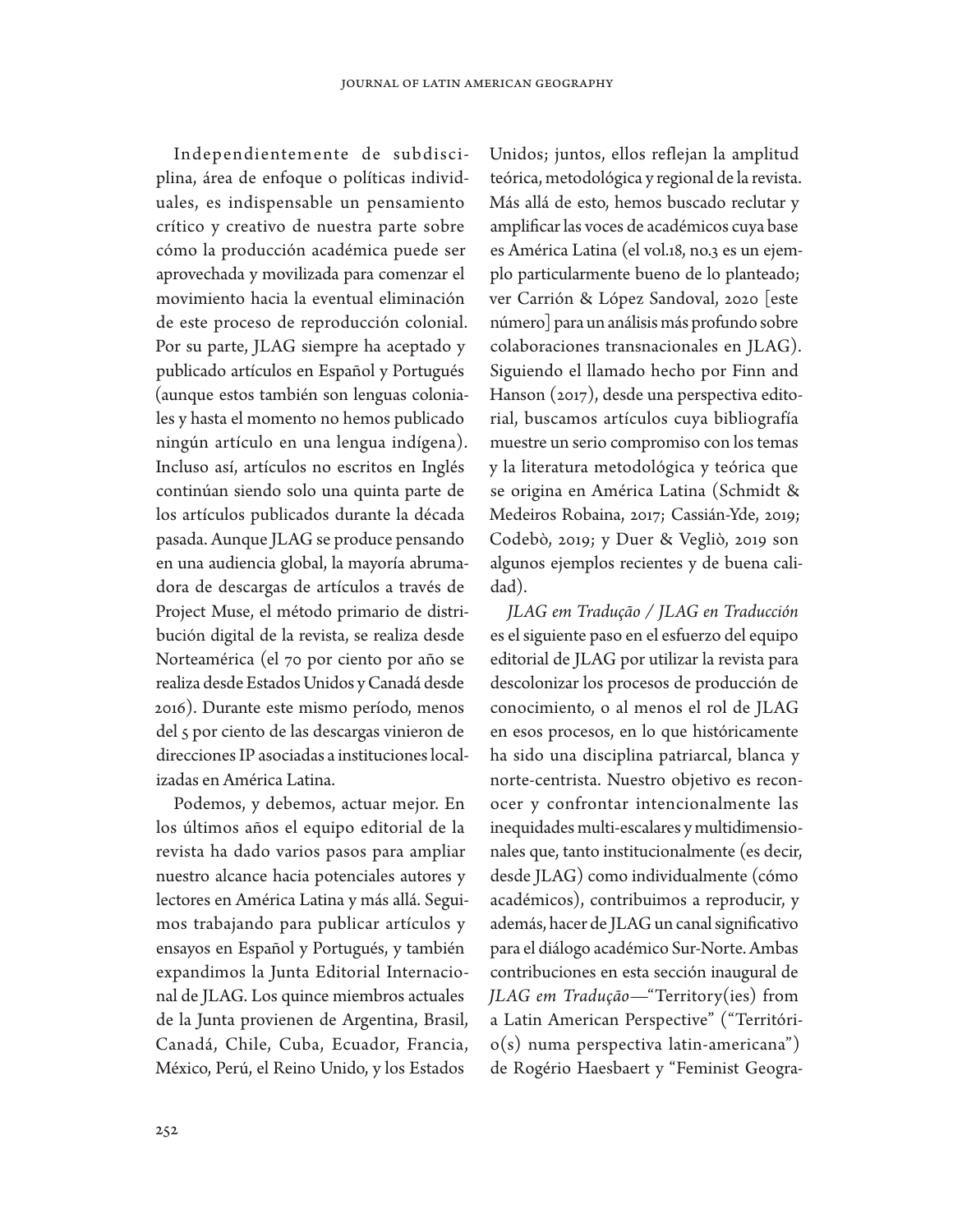phies in Latin America" ("Geografas feministas em América Latina") de Joseli Silva and Marcio Ornat— demuestran cuán necesaria es la inclusión de voces del Sur en dos áreas

dominantes de las investigaciones dentro de la geografía Latinoamericana: género, sexualidad y feminismo de un lado; y territorio, territorialidad y territorialización en el otro.

## Introduzindo *JLAG em Tradução* / *JLAG en Traducción*

*Tradução: Jörn Seemann*

*Quando falamos de interculturalidade, quando falamos da construção da plurinacionalidade, estamos dizendo que devemos pensar em dois eixos fundamentais. Primeiro, a luta política; segundo, a luta a partir da epistemologia. Quer dizer: como fca agora que, quando o mundo na sua complexidade é mais difícil de compreender do que nunca, podemos construir outros conhecimentos a partir de outros aportes, outras existências e outros povos? (Macas, 2005, p.40)*

Com essa edição especial para cele-brar o 50º aniversário da Conferência de Geografa Latino Americana (anteriormente Conferência de Geógrafos Latino Americanistas ou CLAG), apresentamos a publicação inaugural de uma nova seção recorrente da JLAG: *JLAG em Tradução* / *JLAG en Traducción*. Essa nova seção apresentará traduções do espanhol ou português para o inglês ou do inglês para o espanhol ou português—que serão publicadas na mesma edição do artigo original e que terão o potencial de fazer contribuições mais amplas e duradouras aos debates teóricos, metodológicos e temáticos na geografa latino-americana, mas que talvez não alcancem o público leitor que mereceriam. Além disso, a versão original do artigo em espanhol ou português estarão disponível como Acesso Aberto por pelo menos

um ano depois da sua publicação, garantindo que fcará disponível gratuitamente para leitores na América Latina que não possuem um acesso institucional à JLAG via Project Muse, JSTOR ou outros distribuidores online do jornal.

Existem múltiplas razões interligadas para a criação dessa seção. Primeiro, o inglês é, de fato, a *lingua fanca* da produção de conhecimento cientifco. Esse quadro não é diferente na disciplina de geografa, inclusive na produção de conhecimento geográfco da e na América Latina. Nas palavras de Garcia- -Ramon (2003),

> A geografia anglo-americana geralmente negligencia a pesquisa e os escritos daqueles que se engajam diretamente em trabalhos semelhantes escri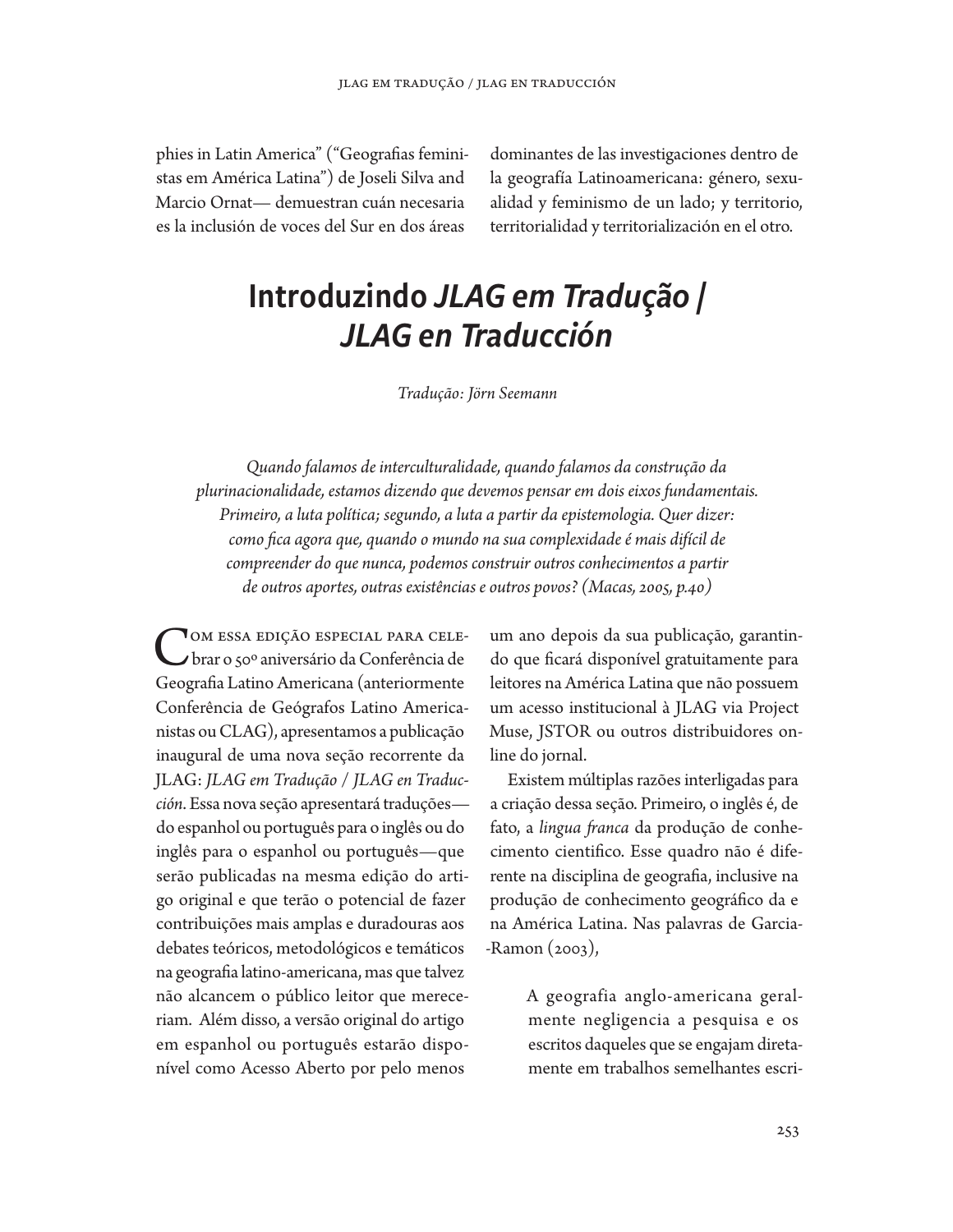tos em línguas que não sejam o inglês. Hoje, talvez pela primeira vez na história da nossa disciplina, há uma hegemonia incontestada de uma só geografa, a geografa anglo-americana, que defne as diretrizes para debates intelectuais em muitas partes do mundo. (p. 1)

Ela prossegue articulando as múltiplas maneiras em que a dominância do inglês se torna uma força marginalizadora que exclui autores e leitores não-falantes do inglês da participação plena da produção e da compreensão do conhecimento geográfco. Certamente existe uma ironia nessa geografia latino-american(ist)a levando-se em conta que o inglês não é a língua dominante na região.

A hegemonia de revistas em língua inglesa, dentro de um contexto acadêmico neoliberal mais amplo que se alimenta de métricas de citação cada vez mais detalhadas (isto é, não apenas o fator de impacto de revistas, mas também o índice-h de cada pesquisador medido pelo Google Scholar, só para dar um exemplo), se torna um sistema que se perpetua a si mesmo. Não é incomum, por exemplo, que instituições com base no Hemisfério Sul incentivam (ou até exigem) que os seus docentes publiquem em revistas do Norte, de língua inglesa e com alto fator de impacto Além de precisar produzir resultados científicos/geográficos sólidos e com revisão por pares (o padrão "normal" para publicação), os autores, para terem a aceitação da sua obra para publicação nesses meios, também precisam acomodar/contextualizar seu artigo (isto é, citações) dentro da literatura que engloba o cânone disciplinar

ou subdisciplinar da academia anglófona. Isso cria um sistema de autoperpetuação, no qual as vozes de língua inglesa do Norte são ampliadas à custa de línguas diferentes do inglês e pesquisadores com base no Sul. Para sermos muito claros, todos nós operamos por dentro desse sistema como sujeitos que o perpetuam. Com uma iniciativa mais intencional de realizar traduções na JLAG, esperamos abrir um espaço para a produção de conhecimento que será mais acessível e irá além de barreiras de línguas.

Ao mesmo tempo, os acessos pagos (*paywalls*), atrás dos quais uma parcela grande da produção acadêmico com base no Norte vive, cria outra barreira à inclusão de pesquisadores do Sul global. Os muros de pagamento são frequentemente insuperáveis para pesquisadores, estudiosos e estudantes de pós-graduação sem afliação com instituições acadêmicas do Norte. Como resultado, pesquisadores do Sul global são justamente cortados dos debates acadêmicos que constituem o cânone em língua inglesa, de que se exige, muitas vezes, que seja a base para todas as pesquisas publicadas em inglês. Para deixar muito claro, JLAG *não* é publicada de acordo com um modelo corporativo com fns lucrativos. Pelo contrário, a revista é publicada pela CLAG (uma entidade sem fns lucrativos), distribuída por duas outras entidades sem fns lucrativos (a editora da Universidade de Texas para a distribuição física da revista e o Project Muse para a divulgação online), e a maior fatia da arrecadação que a revista gera é reinvestida em projetos de pesquisa e apoio de viagem para estudantes de pós-graduação (veja Hispanic American Periodicals Index, 2019, para uma discussão mais aprofundada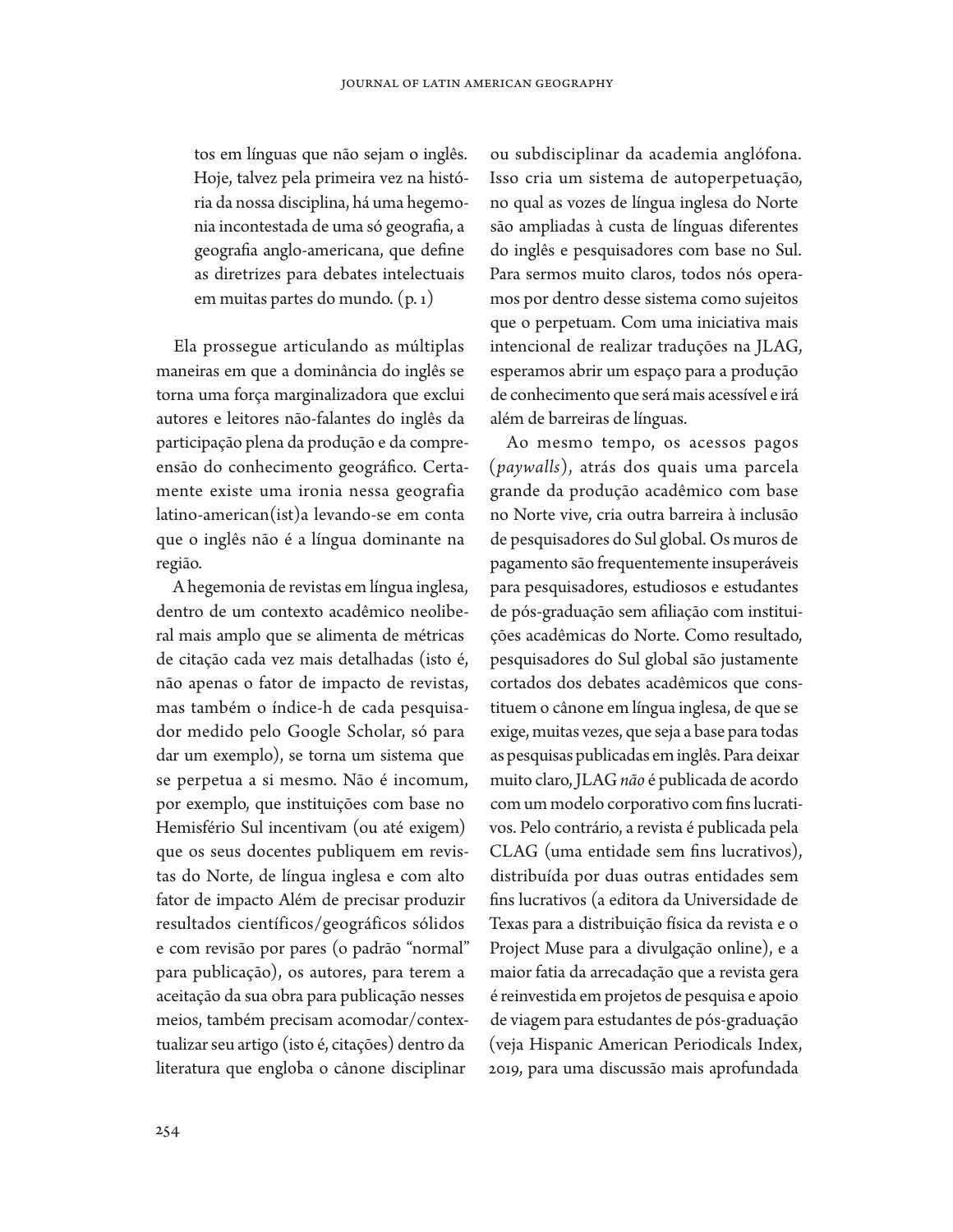sobre as experiências iniciais da JLAG com o acesso aberto). Mesmo assim, a maior parte de conteúdo da JLAG *está de fato sujeito ao acesso pago*, logo o efeito é praticamente o mesmo: falta de acesso para aqueles que não possuem uma assinatura institucional das revistas, um grupo de excluídos, no qual os pesquisadores com base no Sul são amplamente sobre-representados.

Esse ciclo reproduz uma colonialidade de produção de conhecimento: a pesquisa é escrita, lida e citada em inglês. O lucro é ceifado por editoras com base no Norte à custa dos arquivos baixados por aqueles que têm acesso aos artigos e o ingresso é vetado aqueles que não possuem o acesso. Como citamos no epígrafe desta introdução, a luta é epistemológica (Macas, 2005); é sobre a natureza da produção de conhecimento por si mesma. Quase vinte anos atrás, Blanca Ramírez articulou justamente esse ponto:

> Nós pesquisadores do Sul temos uma dependência forte das teorias do Norte, mas, ao mesmo tempo, se quisermos ser ouvidos no Norte, temos que incluir primordialmente referências do Norte, como, aparentemente, não há interesse no que intelectuais do Sul poderiam mostrar para ou aprender com aqueles do Norte. (Ramírez, 2000, p. 541)

Quase vinte anos depois, *ainda* somos cúmplices nesse projeto colonial contínuo.

Independente da subdisciplina, área de foco ou visão política individual, será imperioso que pensemos crítica e criativamente sobre como as dimensões multi-escalares da produção acadêmica pode ser arreada

para começar a transcender, e ultimamente, desfazer esse processo. Por sua parte, JLAG, por muito tempo, tem aceitado e publicado artigos em espanhol e português (embora essas duas também sejam línguas colonizadoras, e ainda não temos publicado artigos em línguas indígenas até agora). Mesmo assim, contribuições publicados em uma língua que não seja inglês continuam constituindo apenas um quinto dos artigos com revisão pelos pares ao longo da última década. E enquanto o público-alvo desejado para o jornal é global, a maioria esmagadora de artigos baixados pelo Project Muse, o meio principal para a divulgação das publicações online, vem da América do Norte (anualmente cerca de 70 por cento dos Estados Unidos e do Canadá desde 2016). Durante o mesmo período, menos de 5 por cento dos arquivos baixados tinha um endereço IP vinculado a uma instituição localizada na América Latina.

Podemos e devemos fazer melhor. Ao longo dos últimos anos, o time editorial da revista tomou várias medidas para alcançar autores e leitores potenciais na América Latina e outros lugares. Continuamos trabalhando para publicar regularmente artigos e ensaios de perspectiva em espanhol e português e expandimos o Conselho Editorial Internacional da revista. Os quinze membros atuais desse conselho importante são da Argentina, Brasil, Canadá, Chile, Cuba, Equador, França, México, Peru, Reino Unido e Estados Unidos e, em conjunto, eles refletem a envergadura teórica, metodológica e regional da JLAG. Além disso, procuramos recrutar e ampliar as vozes de pesquisadores com base na América Latina (a edição 18(3) é um exemplo muito bom; veja Carrión &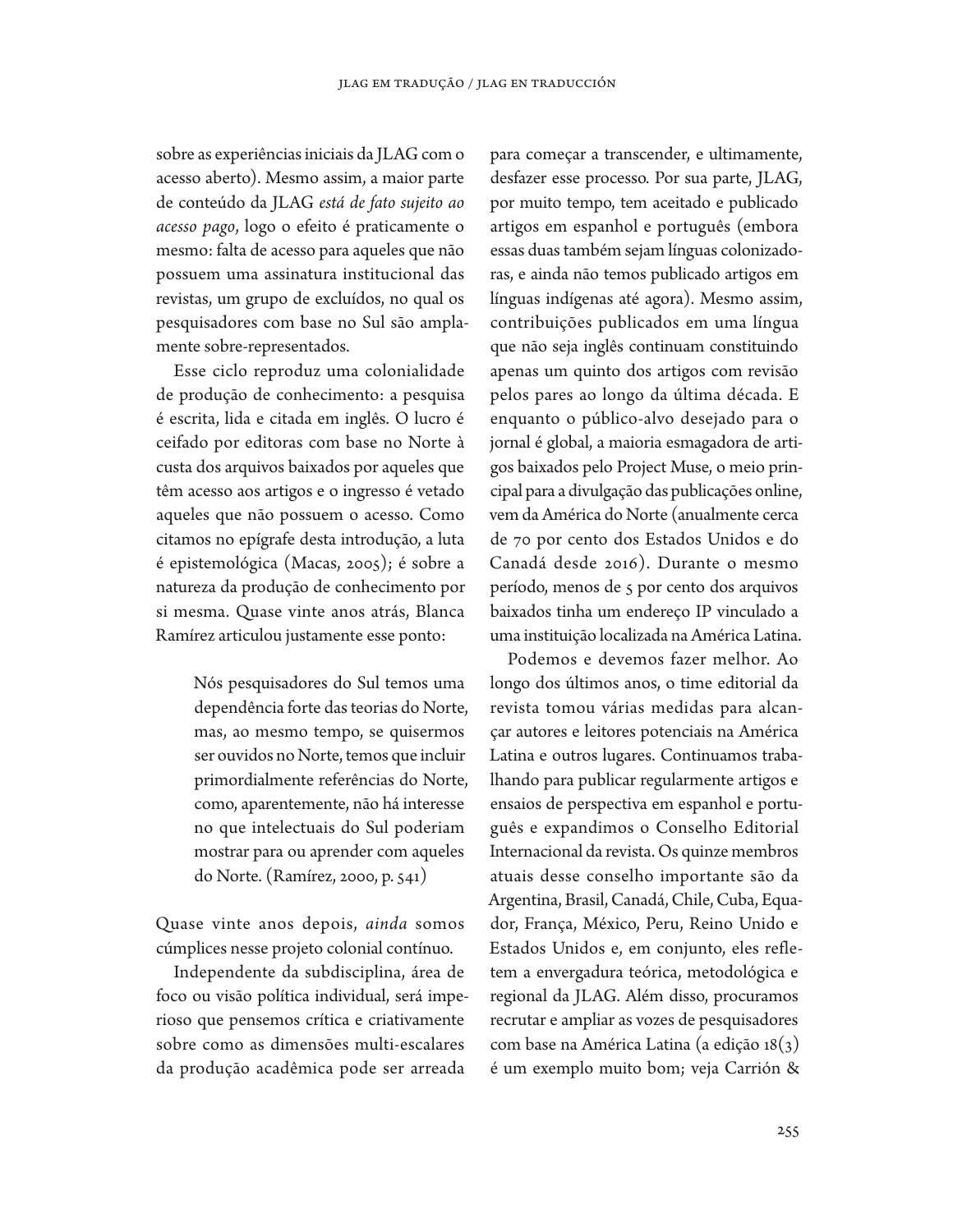Lopez Sandoval (2020), nessa edição, para uma análise mais profunda sobre colaborações transnacionais na JLAG). Seguindo a chamada de Finn e Hanson (2017), a partir de uma perspectiva editorial, estamos em busca de artigos com bibliografias que se engajem significativamente com literatura teórica, metodológica e temática originada na América Latina (Schmidt & Medeiros Robaina, 2017; Cassián-Yde, 2019; Codebò, 2019; e Duer & Vegliò, 2019, são exemplos recentes muito bons).

*JLAG em Tradução / JLAG en Traducción* é o próximo passo na tentativa do time editorial de usar a revista para descolonizar processos de produção de conhecimento, ou pelo menos o papel da revista nesse processo, naquilo que é uma disciplina historicamente patriarcal, branca e centrada no Norte global. Nosso objetivo é reconhecer e enfrentar intencionalmente as desigualdades multi-escalares e multidimensionais que todos nós, tanto institucionalmente (isto é, a revista) como individualmente (como pesquisadores), estamos implicitamente prestes a reproduzir, e fazer da JLAG um veículo para um diálogo cientifico Sul-Norte significativo. Ambas as contribuições nessa seção inaugural intitulada *JLAG em Tradução*—"Território(s) numa perspectiva latin-americana" ("Territory(ies) from a Latin American Perspective") de Rogério Haesbaert e "Geografas feministas em América Latina" ("Feminist Geographies in Latin America") de Joseli Silva e Marcio Ornat—demonstram a necessidade da inclusão de vozes do Sul global em duas áreas dominantes de pesquisa dentro da geografa latino americana: por um lado, gênero, sexualidade e feminismo, por outro lado, território, territorialidade e territorialização.

#### references / referencias / referências

- Carrión, A. & M. F. López Sandoval. (2020). Emerging Geographies: Academic Communities, Research Agendas, and International Conferences in Ecuador and Bolivia. *Journal of Latin American Geography, 19*(1), 61–73.
- Cassián-Yde, N. (2019). Descolonizar las epistemologías urbanas: Saber experto y colectivos por el derecho a la ciudad, ¿quién puede decir "la verdad" sobre los problemas de la ciudad? *Journal of Latin American Geography, 18*(3), 54-84.
- Codebò, A. (2019). Decolonizing the Landfll: Counter-Maps of Waste in Buenos Aires. *Journal of Latin American Geography, 18*(3), 30-53.
- Duer, M. & S. Vegliò. (2019). Modern-Colonial Geographies in Latin America: The Mirage of the Civilizing City and the Archaic Countryside. *Journal of Latin American Geography, 18*(3), 11-29.